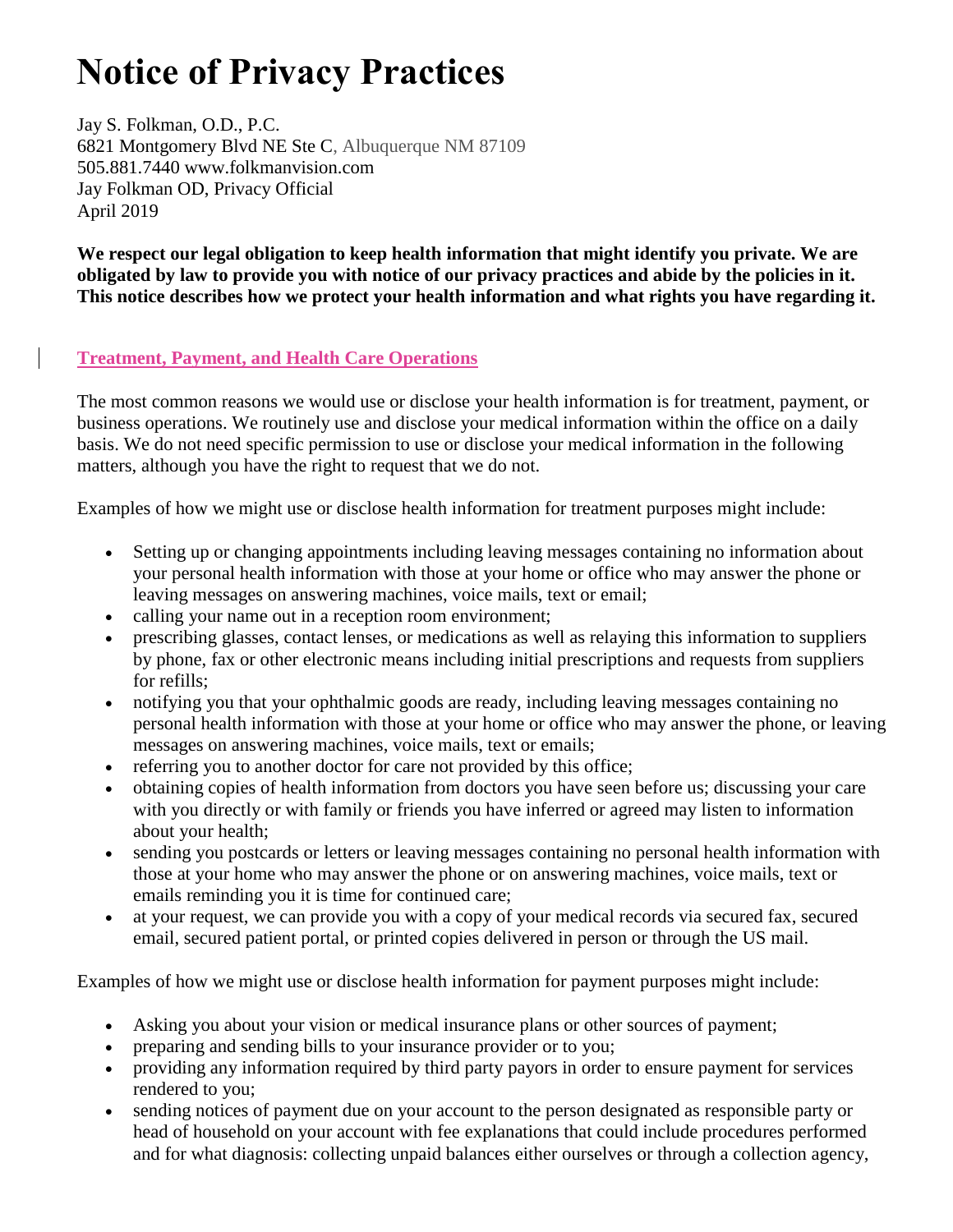attorney, or district attorney's office. At the patient's request we may not disclose to a health plan or health care operation information related to care that you have paid for out of pocket. This only applies to those encounters related to the care you want restricted and only to the extent a disclosure is not otherwise required by law.

Examples of how we might use or disclose health information for business operations might include:

- Financial or billing audits;
- internal quality assurance programs; participation in managed care plans; defense of legal matters;
- business planning:
- certain research functions; informing you of products or services offered by our office;
- compliance with local, state, or federal government agencies request for information;
- oversight activities such as licensing of our doctors;
- Medicare or Medicaid audits;
- providing information regarding your vision status to the Department of Public Safety, a school nurse, or agency qualifying for disability status

## **Uses and Disclosures for Other Reasons Not Needing Permission**

In some other limited situations, the law allows us to use or disclose your medical information without your specific permission. Most of these situations will never apply to you but they could.

- When a state or federal law mandates that certain health information be reported for a specific purpose
- For public health reasons, such as reporting of a contagious disease, investigations or surveillance, and notices to and from the federal Food and Drug Administration regarding drugs or medical devices
- Disclosures to government or law authorities about victims of suspected abuse, neglect, domestic violence, or when someone is or suspected to be a victim of a crime
- Disclosures for judicial and administrative proceedings, such as in response to subpoenas or orders of courts or administrative hearings
- Disclosures to a medical examiner to identify a deceased person or determine cause of death or to funeral directors to aid in burial
- Disclosures to organizations that handle organ or tissue donations
- Uses or disclosures for health related research
- Uses or disclosures to prevent a serious threat to health or safety of an individual or individuals
- Uses or disclosures to aid military purposes or lawful national intelligence activities
- Disclosures of de-identified information
- Disclosures related to a workman's compensation claim
- Disclosures of a "limited data set" for research, public health, or health care operations
- Incidental disclosures that are an unavoidable by-product of permitted uses and disclosures
- Disclosure of information needed in completing form from a school related vision screening, information to the Department of Public Safety, information related to certification for occupational or recreational licenses such as pilots license.
- Disclosures to business associates who perform health care operations for Jay S. Folkman, O.D., P.C. and who commit to respect the privacy of your information. We also require any business associate to require any sub-contractor to comply with our privacy policies.
- Unless you object, disclosure of relevant information to family members or friends who are helping you with your care or by their allowed presence cause us to assume you approve their exposure to relevant information about your health.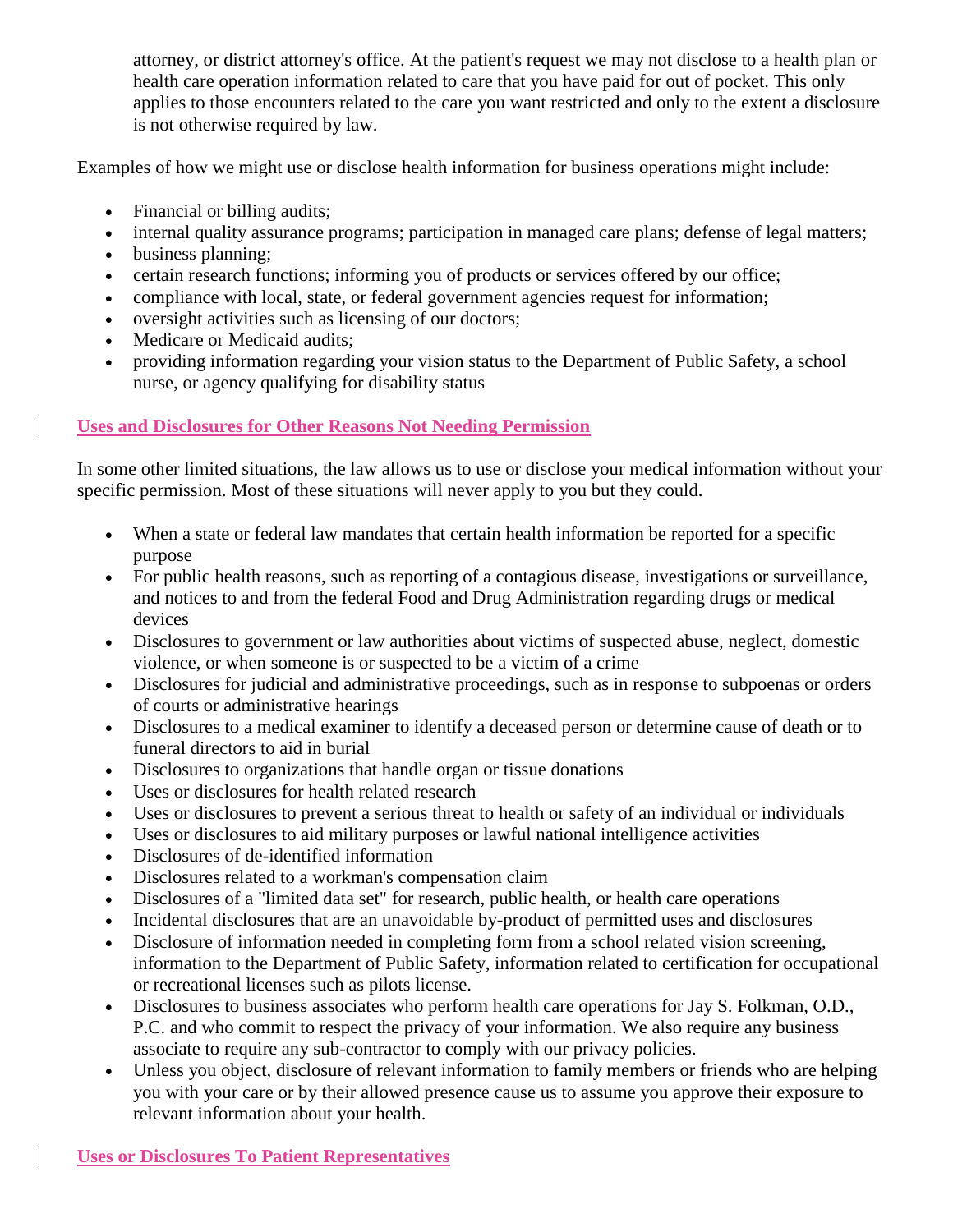It is the policy of Jay S. Folkman, O.D., P.C. for our staff to take phone calls from individuals on a patients behalf requesting information about making or changing an appointment; the status of eyeglasses, contact lenses, or other optical goods ordered by or for the patient. Jay S. Folkman, O.D., P.C. staff will also assist individuals on a patient's behalf in the delivery of eyeglasses, contact lenses, or other optical goods. During a telephone or in person contact, every effort will be made to limit the encounter to only the specifics needed to complete the transaction required. No information about the patient's vision or health status may be disclosed without proper patient consent. Jay S. Folkman, O.D., P.C. staff and doctors will also infer that if you allow another person in an examination room, treatment room, dispensary, or any business area within the office with you while testing is performed or discussions held about your vision or health care or your account that you consent to the presence of that individual.

## **Other Uses and Disclosures**

We will not make any other uses or disclosures of your health information or uses and disclosures involving marketing unless you sign a written Authorization for Release of Identifying Health Information. The content of this authorization is determined by applicable state and federal law. The request for signing an authorization may be initiated by Jay S. Folkman, O.D., P.C. or by you as the patient. We will comply with your request if it is applicable to the federal policies regarding authorizations. If we ask you to sign an authorization, you may decline to do so. If you do not sign the authorization, we may not use or disclose the information we intended to use. If you do elect to sign the authorization, you may revoke it at any time. Revocation requests must be made in writing to the Privacy Officer named at the beginning of this Notice.

## **Your Rights Regarding Your Health Information**

The law gives you many rights regarding your personal health information.

- You may ask us to restrict our uses and disclosures for purposes of treatment (except in emergency care), payment, or business operations. This request must be made in writing to Privacy Officer named at the beginning of this Notice. We do not have to agree to your request, but if we agree, must honor the restrictions you ask for.
- You may ask us to communicate with you in a confidential manner. Examples might be only contacting you by telephone at your home or using some special email address. We may accommodate these requests if they are reasonable and if you agree to pay any additional cost, if any, incurred in accommodating your request. Requests for special communication requests must be made to the Privacy Officer named at the beginning of this Notice.
- You may ask to review or get copies of your health information. For the most part we are happy to provide you with the opportunity to either review or obtain a copy of your medical information, but rare situations may restrict release of the information. In such cases we will provide you such denial in writing. Another licensed health care practitioner chosen by Jay S. Folkman, O.D., P.C. may review your request and your denial. In such cases we will abide by the outcome of that review. We ask that requests for review or copy of medical information be made in writing to the Privacy Officer named at the beginning of this Notice, but this is not a requirement. While we usually respond to these requests in just a day or so, by law we have a short period of time specified by State or Federal law to respond to your request. We may request an additional extension of time in certain situations.
- Health care information you request copies of may be delivered to you in the format you request. The e-formats Jay S. Folkman, O.D., P.C. has approved include secure email, an authorized Electronic Health Information system and media supplied by Jay S. Folkman, O.D., P.C..
- You may ask us to amend or change your health care information if you think it is incorrect or incomplete. If we agree, we will make the amendment to your medical record within thirty (30) days of your written request for change sent to the Privacy Officer named at the beginning of this Notice. We will then send the corrected information to you or any other individual you feel needs a copy of the corrected information. If we do not agree, you will be notified in writing of our decision. You